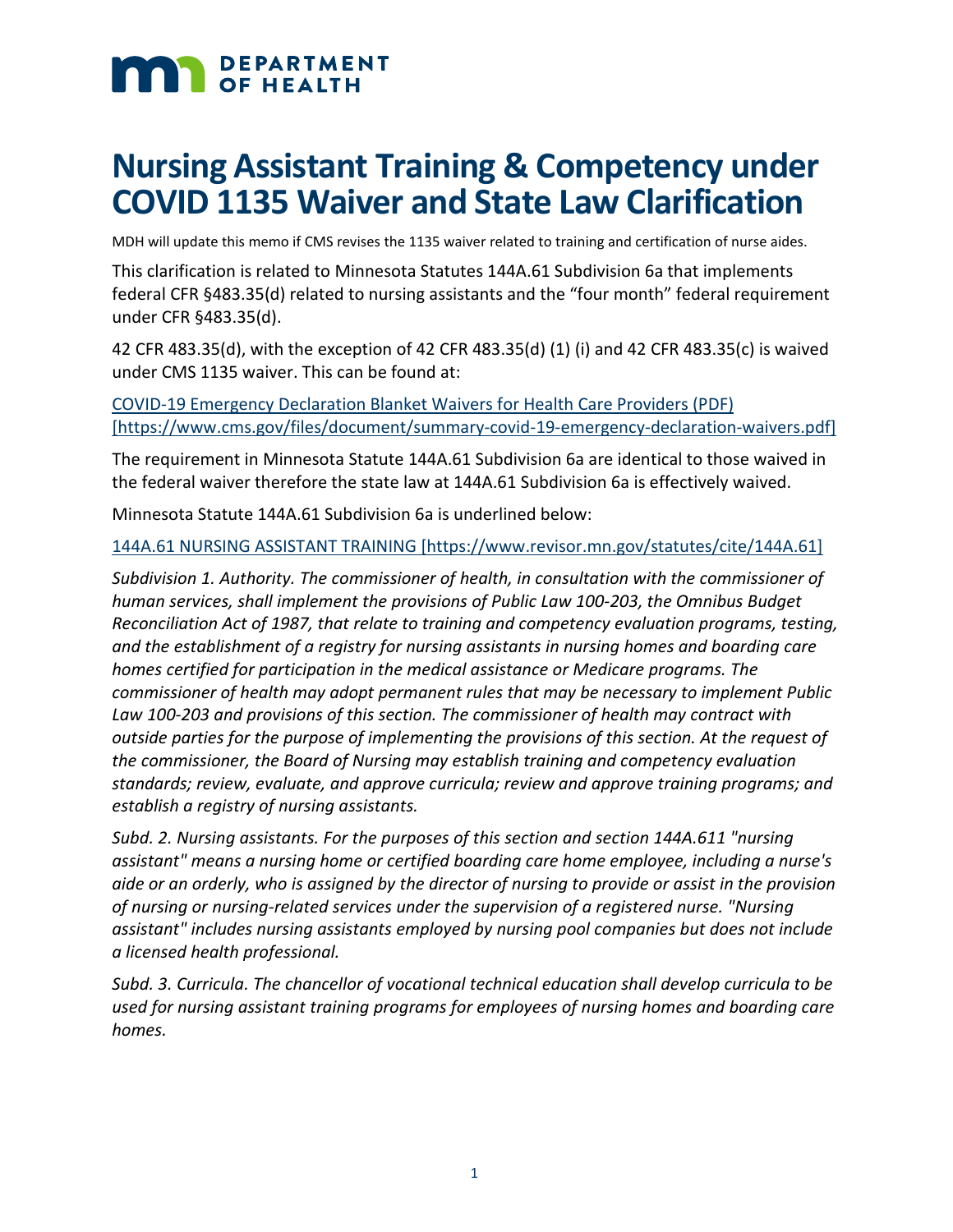*Subd. 3a.Competency evaluation program. The commissioner of health shall approve the competency evaluation program. A competency evaluation must be administered to persons who desire to be listed in the nursing assistant registry. The tests may only be administered by technical colleges, community colleges, or other organizations approved by the Department of Health. The commissioner of health shall approve a nursing assistant for the registry without requiring a competency evaluation if the nursing assistant is in good standing on a nursing assistant registry in another state.*

*Subd. 4. Technical assistance. The chancellor of vocational technical education shall, upon request, provide necessary and appropriate technical assistance in the development of nursing assistant training programs.*

*Subd. 5. [Repealed, 1977 c 326 s 18]*

*Subd. 6. [Repealed, 1989 c 282 art 3 s 98]*

*Subd. 6a. Nursing assistants hired in 1990 and after. Each nursing assistant hired to work in a nursing home or in a certified boarding care home on or after January 1, 1990, must have successfully completed an approved competency evaluation prior to employment or an approved nursing assistant training program and competency evaluation within four months from the date of employment.*

*Subd. 7. Violation, penalty. Violation of this section by a nursing home or certified boarding care home shall be grounds for the issuance of a correction order. Under the provisions of sections 144.653 or 144A.10, the failure of the nursing home or certified boarding care home to comply with the correction order shall result in the assessment of a fine in the amount of \$300.*

*Subd. 8. Exceptions. Employees of nursing homes conducted in accordance with the teachings of the body known as the Church of Christ, Scientist, shall be exempt from the requirements of this section and section 144A.611.*

*Subd. 9 Electronic transmission. The commissioner of health must accept electronic transmission on applications and supporting documentation for interstate endorsement for the nursing assistant registry.*

# **Federal Nursing Assistant Requirements waived under 1135: Long-Skilled Nursing Facilities (SNFs) and/or Nursing Facilities (NFs)**

42 CFR 483.35(d), with the exception of 42 CFR 483.35(d) (1) (i) and 42 CFR 483.35(c) is waived under CMS 1135 waiver. This 1135 waiver can be found at:

[COVID-19 Emergency Declaration Blanket Waivers for Health Care Providers \(PDF\)](https://www.cms.gov/files/document/summary-covid-19-emergency-declaration-waivers.pdf)  [\[https://www.cms.gov/files/document/summary-covid-19-emergency-declaration-waivers.pdf\]](https://www.cms.gov/files/document/summary-covid-19-emergency-declaration-waivers.pdf)

The CMS 1135 waiver related to the Training and Certification of Nurse Aides states: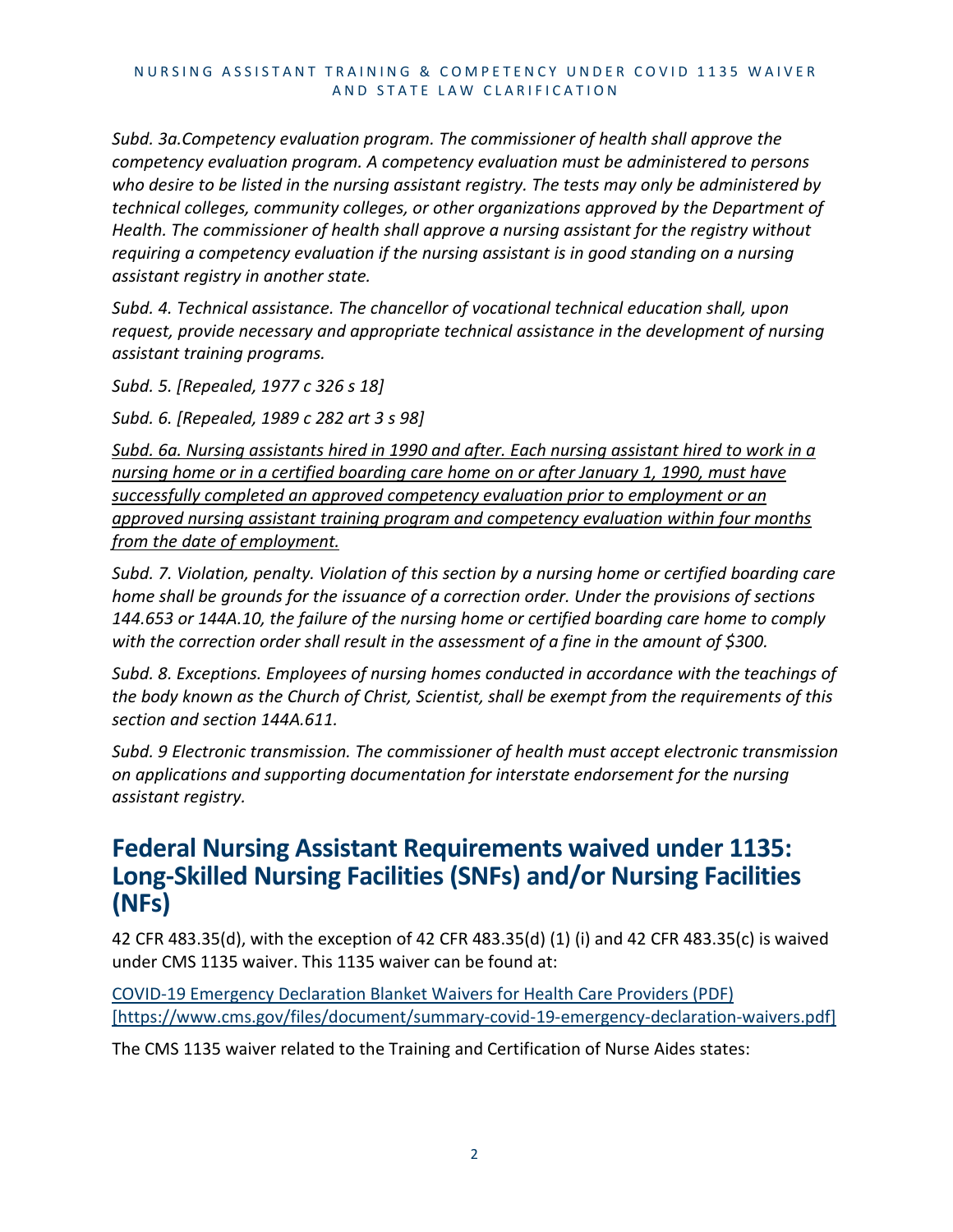**Training and Certification of Nurse Aides. CMS is waiving the requirements at 42 CFR 483.35(d) (With the exception of 42 CFR 483.35(d) (1) (i)), which require that a SNF and NF may not employ anyone for longer than four months unless they met the training and certification requirements under § 483.35(d). CMS is waiving these requirements to assist in potential staffing shortages seen with the COVID-19 pandemic. To ensure the health and safety of nursing home residents, CMS is not waiving 42 CFR § 483.35(d)(1)(i), which requires facilities to not use any individual working as a nurse aide for more than four months, on a full-time basis, unless that individual is competent to provide nursing and nursing related services. We further note that we are not waiving § 483.35(c), which requires facilities to ensure that nurse aides are able to demonstrate competency in skills and techniques necessary to care for residents' needs, as identified through resident assessments, and described in the plan of care.**

Application to individuals working in a Minnesota SNF/NF under this 1135 waiver:

- Individuals working in a Minnesota SNF/NF under the Training and Certification of Nurse Aides 1135 waiver do not need evidence of being current or being on the Minnesota Nursing Assistant Registry for the duration of this 1135 waiver.
- **Individuals working in a Minnesota SNF/NF under the Training and Certification of Nurse** Aides 1135 waiver coming into Minnesota from another state do not need evidence of being current or being on the Minnesota Nursing Assistant Registry for the duration of this 1135 waiver.

Training and Certification of Nurse Aides

The language in the federal regulation below is waived except for language underlined below which is NOT waived under the Training and Certification of Nurse Aides 1135 waiver and is still in effect:

*§483.35(d) Requirement for facility hiring and use of nurse aides-*

*§483.35(d) (1) General rule.* 

*A facility must not use any individual working in the facility as a nurse aide for more than 4 months, on a full-time basis, unless—*

*(i) That individual is competent to provide nursing and nursing related services; and* 

*(ii)(A) That individual has completed a training and competency evaluation program, or a competency evaluation program approved by the State as meeting the requirements of §483.151 through §483.154; or*

*(B) That individual has been deemed or determined competent as provided in §483.150(a) and (b).*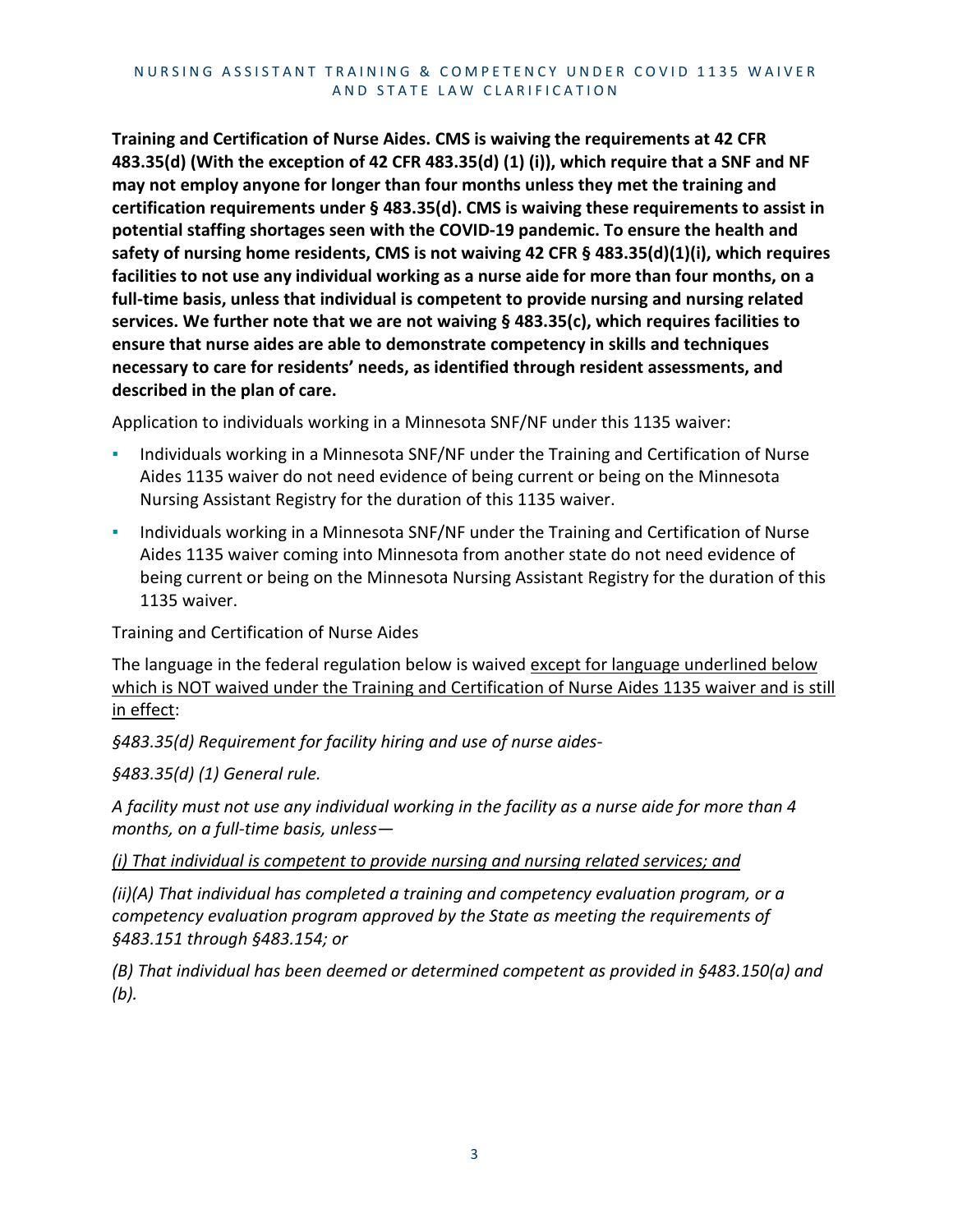*§483.35(d) (2) Non-permanent employees.* 

*A facility must not use on a temporary, per diem, leased, or any basis other than a permanent employee any individual who does not meet the requirements in paragraphs (d)(1)(i) and (ii) of this section.* 

*§483.35(d) (3) Minimum Competency* 

*A facility must not use any individual who has worked less than 4 months as a nurse aide in that facility unless the individual—*

*(i) Is a full-time employee in a State-approved training and competency evaluation program;* 

*(ii) Has demonstrated competence through satisfactory participation in a State-approved nurse aide training and competency evaluation program or competency evaluation program; or* 

*(iii) Has been deemed or determined competent as provided in §483.150(a) and (b)* 

*§483.35(d) (4) Registry verification.*

*Before allowing an individual to serve as a nurse aide, a facility must receive registry verification that the individual has met competency evaluation requirements unless—*

*(i) The individual is a full-time employee in a training and competency evaluation program approved by the State; or*

*(ii)The individual can prove that he or she has recently successfully completed a training and competency evaluation program or competency evaluation program approved by the State and*  has not yet been included in the registry. Facilities must follow up to ensure that such an *individual actually becomes registered.*

*§483.35(d) (5) Multi-State registry verification.*

*Before allowing an individual to serve as a nurse aide, a facility must seek information from every State registry established under sections 1819(e) (2) (A) or 1919(e) (2) (A) of the Act that the facility believes will include information on the individual.*

*§483.35(d) (6) Required retraining.*

*If, since an individual's most recent completion of a training and competency evaluation program, there has been a continuous period of 24 consecutive months during none of which the individual provided nursing or nursing-related services for monetary compensation, the individual must complete a new training and competency evaluation program or a new competency evaluation program.*

*§483.35(d) (7) Regular in-service education.*

*The facility must complete a performance review of every nurse aide at least once every 12 months, and must provide regular in-service education based on the outcome of these reviews. In-service training must comply with the requirements of §483.95(g).*